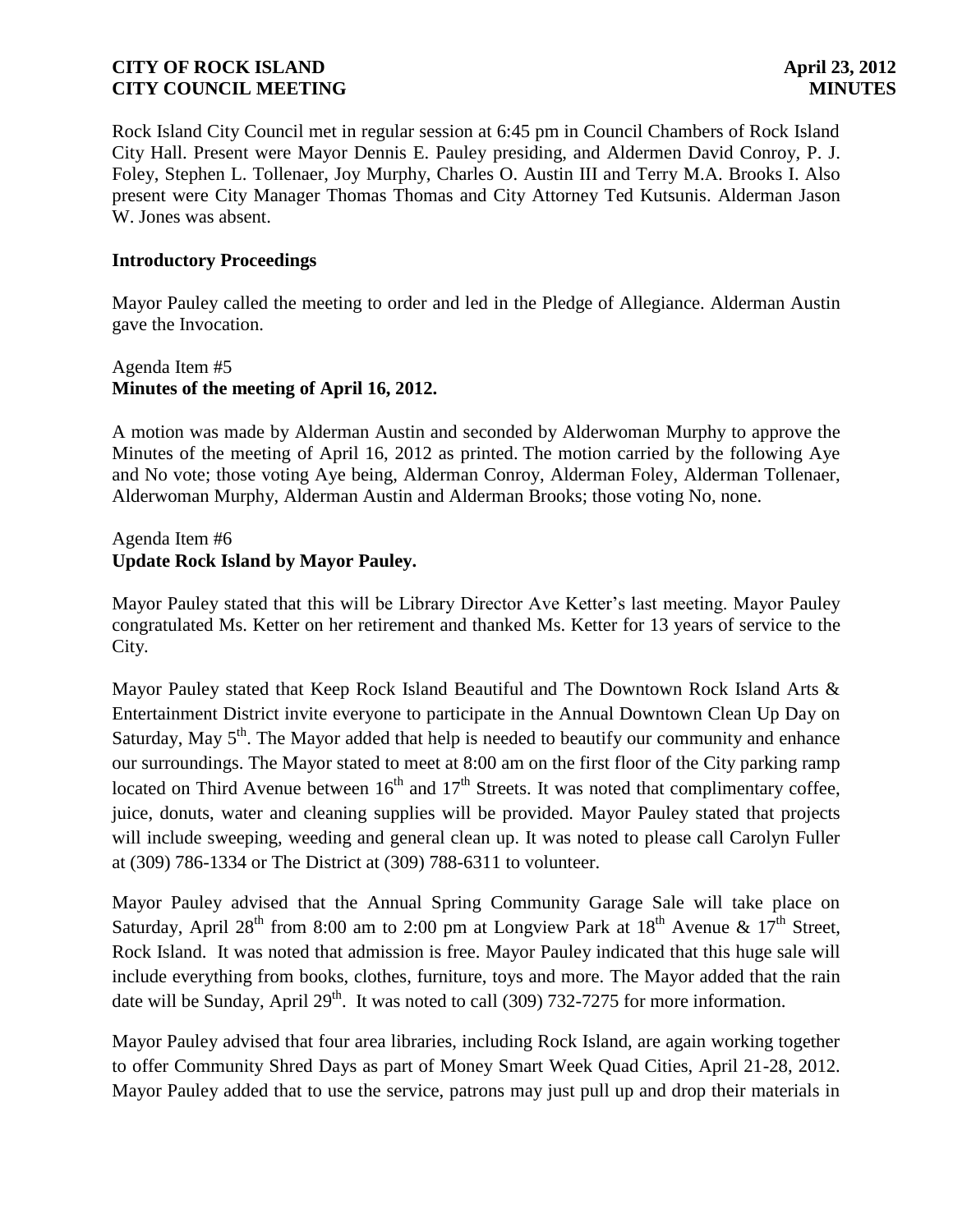locked bins with bonded staff of Document Destruction Services and Recycling Services of Davenport. It was noted that all items will be secured and shredded off-site for confidentiality. The Mayor commented that no shredding is done onsite. It was noted that the Rock Island Shred Day location is Saturday, April  $28<sup>th</sup>$  from 9:00 am to 11:00 am at the Rock Island Main Library at  $401 \; 19$ <sup>th</sup> Street.

Mayor Pauley indicated that the Martin Luther King Jr. Community Center's A.C.T.I.V.E. Club (Aging Citizens Taking Interest in a Variety of Experiences) is delighted to invite the community to their Annual Style Show on Sunday, May  $6<sup>th</sup>$  from 4:30 pm to 6:30 pm at the Martin Luther King Jr. Community Center at 630 Martin Luther King Jr. Drive (9<sup>th</sup> Street), Rock Island. Mayor Pauley stated that this year's theme is: "Yes We Can A-G-A-I-N!!!" It was noted that adult tickets are \$5.00 and children under 12 years are \$2.00. The Mayor stated that proceeds benefit the Martin Luther King Center. It was noted that for more information, contact the Martin Luther King Center at (309) 732-2999.

Mayor Pauley stated to volunteer for Join Hands Day at the Quad City Botanical Center on Saturday, May 5<sup>th</sup>, a national day of service sponsored by Modern Woodmen of America. Mayor Pauley stated that you can help by mulching, edging, weeding and basic ground and garden beautification from 9:00 am to noon or 1:00 pm to 4:00 pm. It was noted to call to sign up at (309) 794-0991 ext. 26.

# Agenda Item #7 **Presentation by the Quad City Convention and Visitors Bureau.**

Joe Taylor, President and CEO of the Quad Cities Convention and Visitors Bureau and Margo McInnis, Vice President of Visitor Services stepped forward. Mr. Taylor stated that the Mississippi Valley Welcome Center in LeClaire, IA was closed and over the past several months, the Quad Cities Convention and Visitors Bureau have been reinventing how visitor services are being delivered to visitors to the Quad Cities. Mr. Taylor stated that they have opened a visitor center in Walcott, IA; partnered with several entities in Geneseo, IL to offer Quad Cities visitor information on the east side of the Quad Cities on Interstate 80; and looking at the implementation of portable kiosks throughout the Quad Cities. Mr. Taylor advised that the main change has been to initiate The District Visitors Center, which is now open. Mr. Taylor commented that the grand opening will be held in several weeks.

Ms. McInnis updated Council on the details of The District Visitors Center. Ms. McInnis advised that The District Visitors Center and Gift Shop is located on 17<sup>th</sup> Street across from Theo's Java Club. Ms. McInnis advised that the center has set hours, but they are working with The District and Renaissance Rock Island on expanding the hours as needed. Ms. McInnis then presented and read a Proclamation to Council regarding the new Quad Cities Visitor Center and Gift Shop in The District. Ms. McInnis then invited the Mayor, Council members, tourism industry,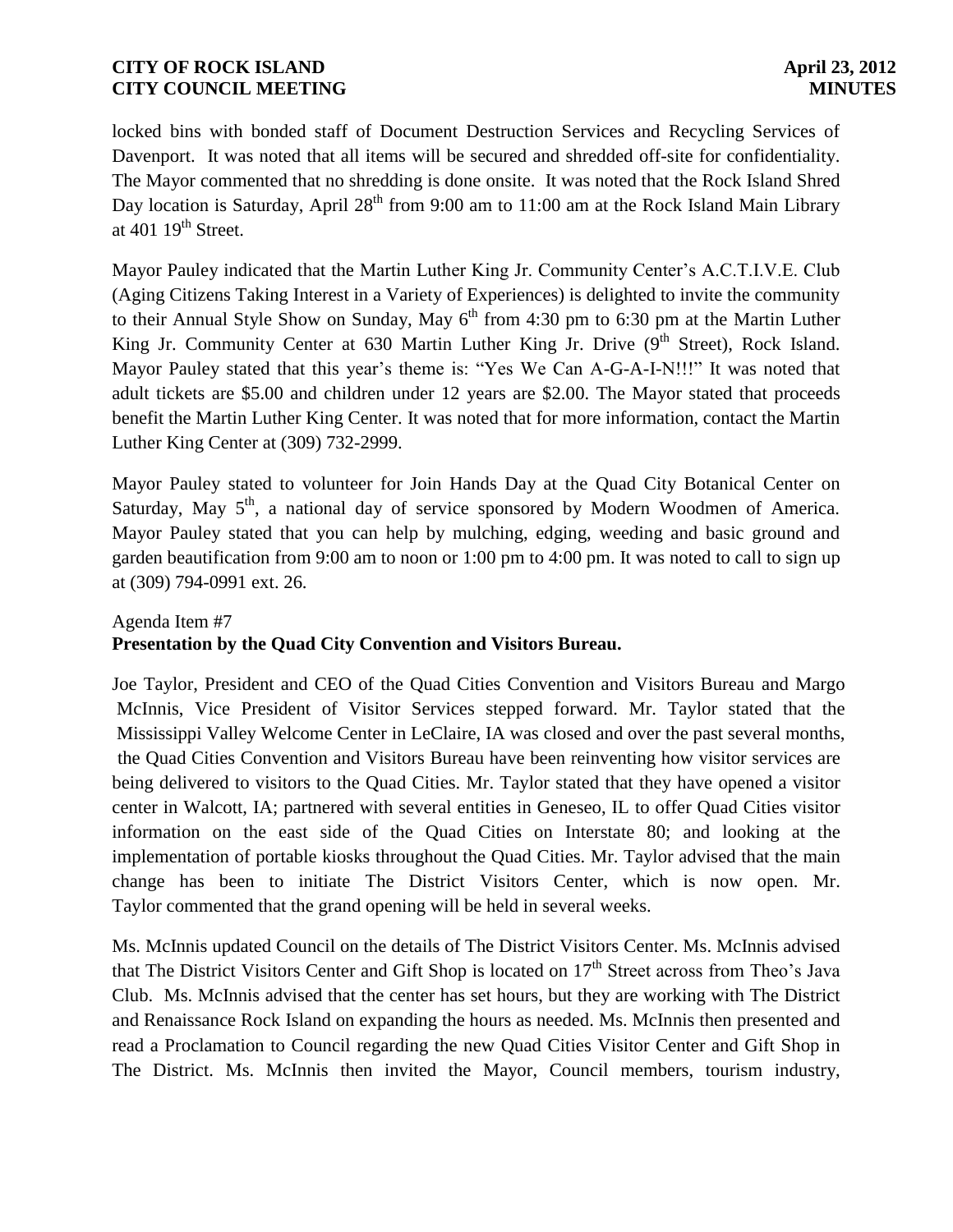businesses and the citizens of Rock Island and the Quad Cities to the Ribbon Cutting on Monday, May  $7<sup>th</sup>$  at 10:00 am.

# Agenda Item #8 **Proclamation declaring April 27, 2012 as Arbor Day.**

Mayor Pauley read the Proclamation. Public Works Director Bob Hawes accepted the Proclamation. Mr. Hawes thanked the Mayor and Council for the Proclamation. Mr. Hawes invited everyone to a tree planting that the Mayor will do on Friday, April  $27<sup>th</sup>$  at 9:00 am at Earl Hanson School.

# Agenda Item #9 **Proclamation declaring Saturday, May 5, 2012 as Keep Rock Island Beautiful Day.**

Mayor Pauley read the Proclamation. No one was at the meeting to accept the Proclamation.

# Agenda Item #10 **Proclamation declaring the month of May as Motorcycle Awareness Month.**

Mayor Pauley read the Proclamation. Blackhawk A.B.A.T.E. representatives accepted the Proclamation, which included Gregory Dorr, Beth Dorr, Marci Jenkins, Chad Jacobs and Tim Wassell, President of the Bi-State Motorcycle Awareness Council. Mr. Wassell thanked the Mayor and Council for the Proclamation. Mr. Wassell stated that the Motorcycle Awareness Ride will be held on May  $5<sup>th</sup>$ . Mr. Wassell added that the Bi-State Motorcycle Awareness Council appreciates the fact that the City has allowed this annual event to continue to promote motorcycle awareness. Mr. Wassell stated that this event is to remind people that motorcycle season has started.

#### Agenda Item #11

### **A Special Ordinance amending Chapter 3, Sec. 3-11(i) of the Code of Ordinances regarding gambling devices.**

 It was moved by Alderman Conroy and seconded by Alderman Foley to consider, suspend the rules and pass the ordinance. The motion carried by the following Aye and No vote; those voting Aye being, Alderman Conroy, Alderman Foley, Alderman Tollenaer, Alderwoman Murphy, Alderman Austin and Alderman Brooks; those voting No, none.

#### Agenda Item #12 **A Special Ordinance authorizing acquisition of property at 606 24th Street.**

 Alderman Conroy moved and Alderman Foley seconded to consider, suspend the rules and pass the ordinance. The motion carried by the following Aye and No vote; those voting Aye being, Alderman Conroy, Alderman Foley, Alderman Tollenaer, Alderwoman Murphy, Alderman Austin and Alderman Brooks; those voting No, none.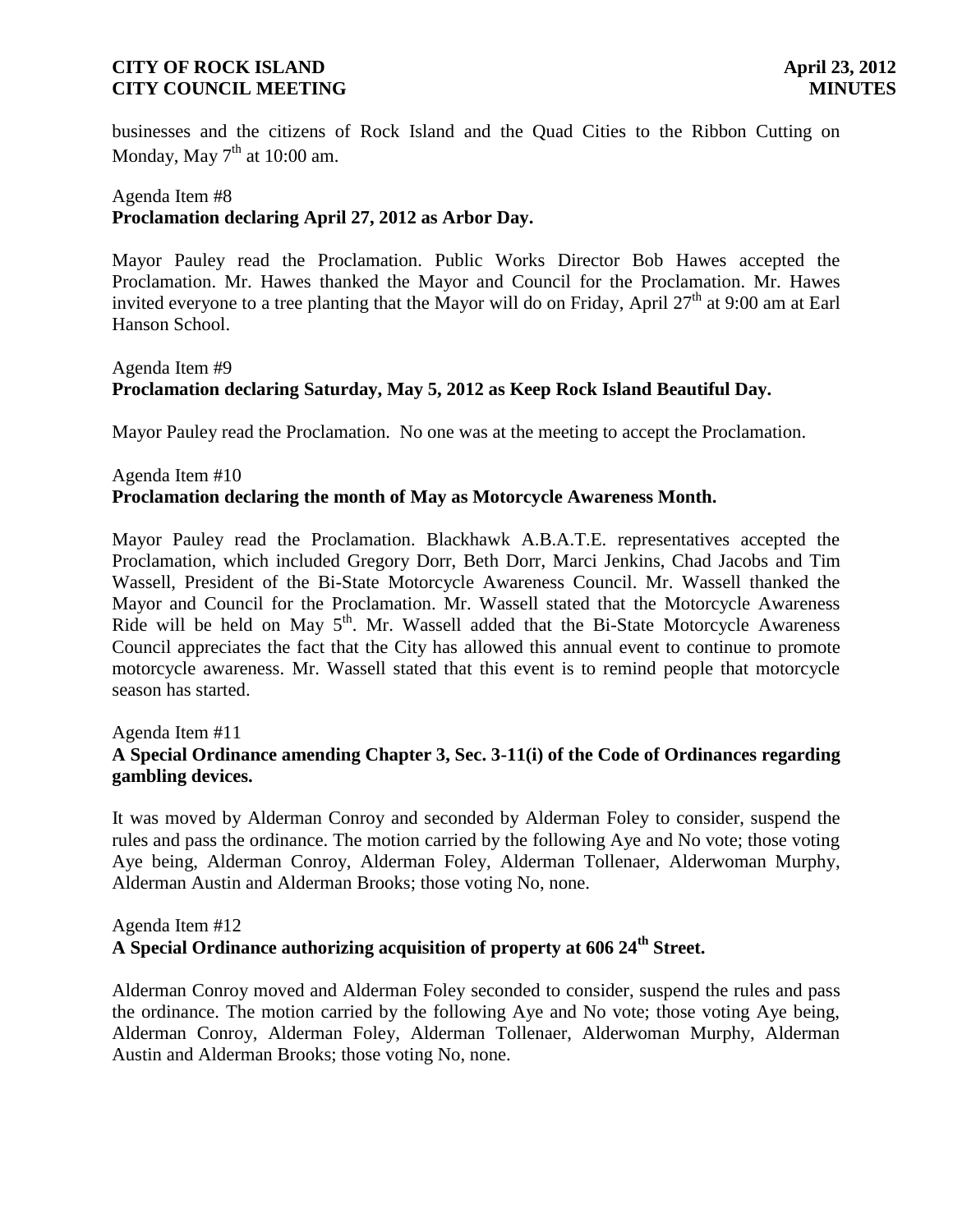#### Agenda Item #13

# **A Special Ordinance providing for the sale of property at 606 24th Street.**

 It was moved by Alderman Foley and seconded by Alderman Conroy to consider, suspend the rules and pass the ordinance. The motion carried by the following Aye and No vote; those voting Aye being, Alderman Conroy, Alderman Foley, Alderman Tollenaer, Alderwoman Murphy, Alderman Austin and Alderman Brooks; those voting No, none.

#### Agenda Item #14

# **A Special Ordinance declaring two current City-owned trailers as surplus and allowing for disposal.**

 Alderman Conroy moved and Alderman Foley seconded to consider, suspend the rules and pass the ordinance. The motion carried by the following Aye and No vote; those voting Aye being, Alderman Conroy, Alderman Foley, Alderman Tollenaer, Alderwoman Murphy, Alderman Austin and Alderman Brooks; those voting No, none.

#### Agenda Item #15

### **A Special Ordinance declaring one current City-owned John Deere mower and one current City-owned John Deere lawn tractor as surplus and allowing for disposal.**

 It was moved by Alderman Foley and seconded by Alderwoman Murphy to consider, suspend the rules and pass the ordinance. The motion carried by the following Aye and No vote; those voting Aye being, Alderman Conroy, Alderman Foley, Alderman Tollenaer, Alderwoman Murphy, Alderman Austin and Alderman Brooks; those voting No, none.

#### Agenda Item #16 **CLAIMS**

It was moved by Alderman Austin and seconded by Alderman Foley to accept the following reports and authorize payments as recommended. The motion carried by the following Aye and No vote; those voting Aye being, Alderman Conroy, Alderman Foley, Alderman Tollenaer, Alderwoman Murphy, Alderman Austin and Alderman Brooks; those voting No, none.

- a. Report from the Administrative Services Department regarding payment in the amount of \$2,493.65 to Stephen Jordan for General Liability Claim.
- b. Report from the Administrative Services Department regarding payment in the amount of \$2,196.50 to William Maylone for General Liability Claim.
- c. Report from the Public Works Department regarding payment #8 in the amount of \$24,695.25 to Maguire Iron, Inc. for services provided for the  $14<sup>th</sup>$  Street and  $42<sup>nd</sup>$ Avenue water tower replacement project. (091)

### Agenda Item #17 **Claims for the week of April 13 through April 19 in the amount of \$929,991.51.**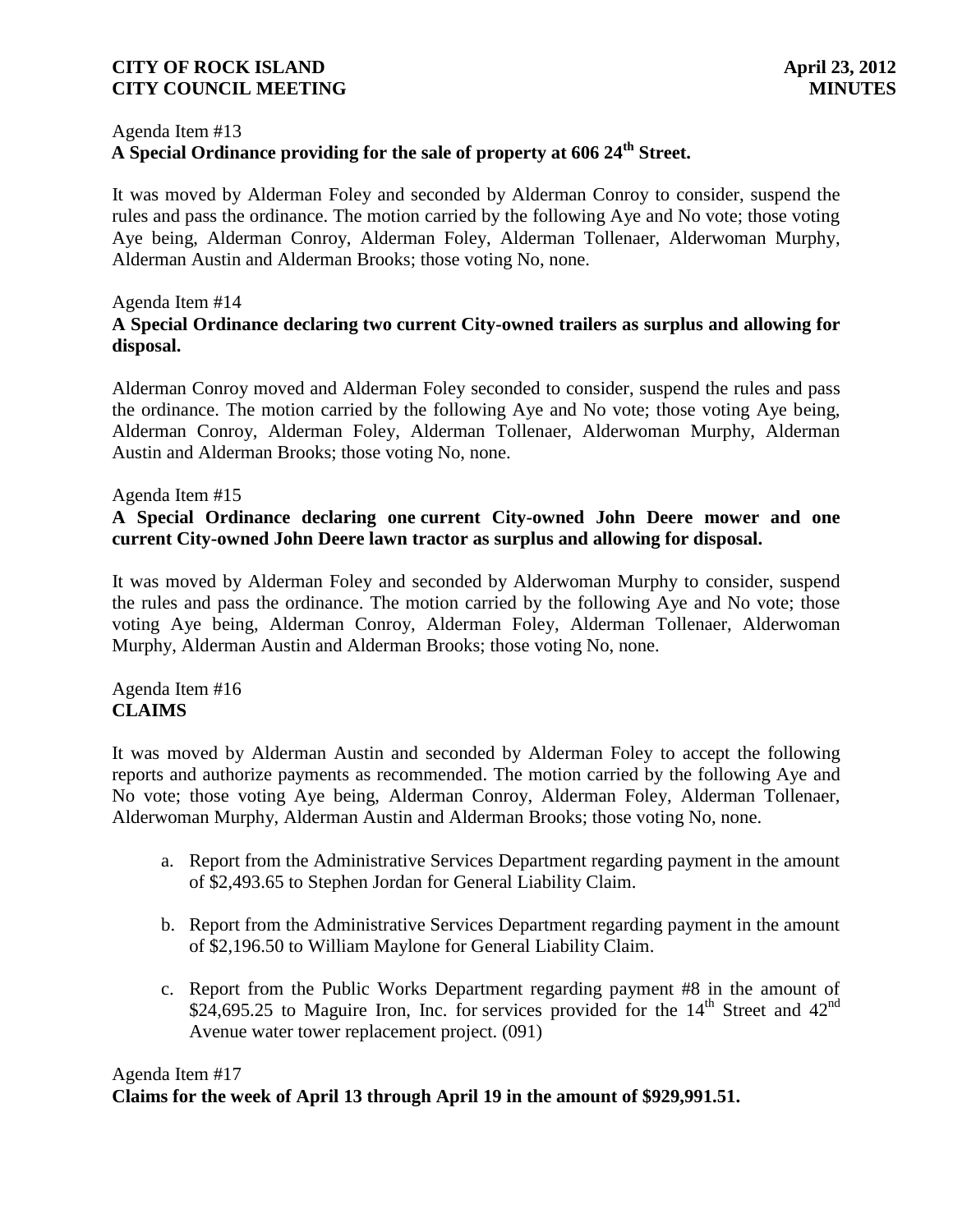Alderman Conroy moved and Alderman Foley seconded to allow the claims. The motion carried by the following Aye and No vote; those voting Aye being, Alderman Conroy, Alderman Foley, Alderman Tollenaer, Alderwoman Murphy, Alderman Austin and Alderman Brooks; those voting No, none.

#### Agenda Item #18 P**ayroll for the weeks of April 2 through April 15 in the amount of \$1,236,493.35.**

 It was moved by Alderman Conroy and seconded by Alderwoman Murphy to allow the payroll. The motion carried by the following Aye and No vote; those voting Aye being, Alderman Conroy, Alderman Foley, Alderman Tollenaer, Alderwoman Murphy, Alderman Austin and Alderman Brooks; those voting No, none.

#### Agenda Item #19

# **Report from the Administrative Services Department regarding a four-year labor agreement between the City and AFSCME A for the period of March 21, 2011 through March 29, 2015.**

Alderwoman Murphy moved and Alderman Foley seconded to approve the agreement as recommended and authorize the City Manager to execute the contract documents. The motion carried by the following Aye and No vote; those voting Aye being, Alderman Conroy, Alderman Foley, Alderman Tollenaer, Alderwoman Murphy, Alderman Austin and Alderman Brooks; those voting No, none.

#### Agenda Item #20

 **Report from the Administrative Services Department regarding the 2012/2013 Liability Insurance Program, recommending approval of the self-insurance package and brokerage fees, and recommending payment in the amount of \$342,567.00 to Cleaveland Insurance for insurance renewals and brokerage fees and payment in the amount of \$16,061.00 to Crawford & Company for third party administration services.**

 It was moved by Alderman Foley and seconded by Alderwoman Murphy to approve the selfinsurance package, insurance renewals and brokerage fees as recommended and authorize payments. The motion carried by the following Aye and No vote; those voting Aye being, Alderman Conroy, Alderman Foley, Alderman Tollenaer, Alderwoman Murphy, Alderman Austin and Alderman Brooks; those voting No, none.

#### Agenda Item #21

# **Report from the Public Works Department regarding a request from Larry O Melia to construct a retaining wall within the Public Right of Way at 2535 35th Avenue.**

Note: The motion on the printed Agenda was whether or not to deny the request as recommended.

Alderman Tollenaer moved to approve the request from Larry O Melia and require Mr. O Melia to maintain appropriate insurance as to protect the city of Rock Island's liability; in addition, not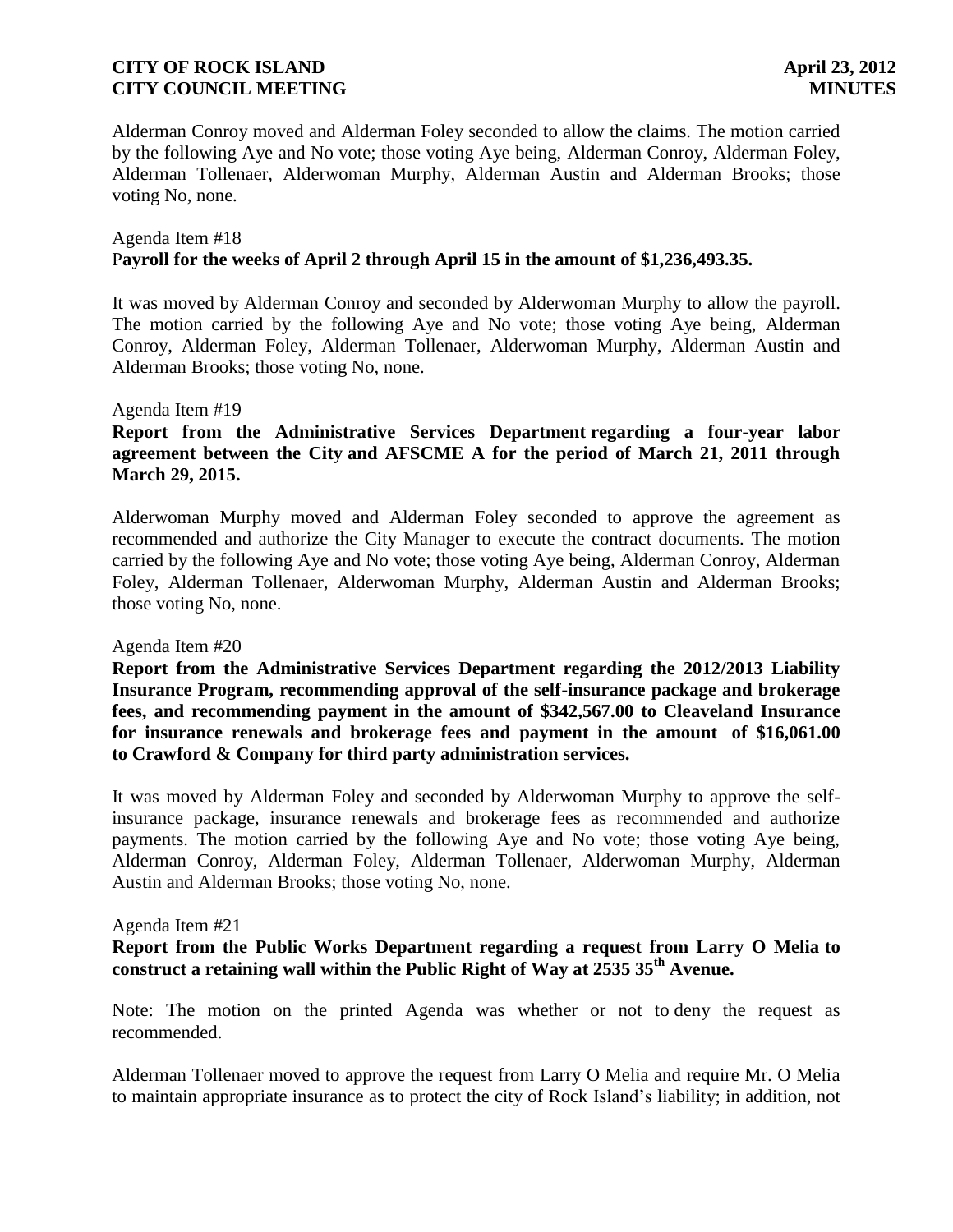to hold the City responsible for future maintenance of the terrace and authorize staff to create an agreement. Alderman Brooks seconded.

Alderman Tollenaer stated that Mr. O Melia was at the meeting and if Council had any questions, Mr. O Melia would be more than glad to answer the questions.

Alderman Conroy advised that Alderman Tollenaer's motion answered all of his questions.

With no questions from Council, the motion carried by the following Aye and No vote; those voting Aye being, Alderman Conroy, Alderman Foley, Alderman Tollenaer, Alderwoman Murphy, Alderman Austin and Alderman Brooks; those voting No, none.

#### Agenda Item #22

#### **Report from the Mayor regarding an appointment to the Rock Island Library Board.**

 It was moved by Alderman Conroy and seconded by Alderwoman Murphy to approve the appointment as recommended. The motion carried by the following Aye and No vote; those voting Aye being, Alderman Conroy, Alderman Foley, Alderman Tollenaer, Alderwoman Murphy, Alderman Austin and Alderman Brooks; those voting No, none.

Michael Avgenackis was appointed to the Rock Island Library Board for a three year term ending on April 30, 2015.

#### **Agenda Item #23 and Agenda Item #24**

Alderman Conroy moved to approve the event on May  $19<sup>th</sup>$  (Agenda Item #23) and the event on June  $9<sup>th</sup>$  (Agenda Item #24), subject to complying with all liquor license regulations and subject to being closed down early if noise complaints are received. Alderman Foley seconded. The motion carried by the following Aye and No vote; those voting Aye being, Alderman Conroy, Alderman Foley, Alderman Tollenaer, Alderwoman Murphy, Alderman Austin and Alderman Brooks; those voting No, none.

Agenda Item #23

**Report from the City Clerk regarding a request from Kavanaugh's Hilltop Tavern to hold an outdoor fundraising event on Saturday, May 19, 2012 from noon to 8:00 pm at 1228 30th Street.**

Agenda Item #24

**Report from the City Clerk regarding a request from Kavanaugh's Hilltop Tavern to hold an outdoor benefit (Ride with Kelly Foundation Charity Motorcycle Ride) on Saturday, June 9, 2012 from 2:00 pm to 8:00 pm at 1228 30th Street**.

Agenda Item #25

**Report from the City Clerk regarding an application and Highway Resolution for the Quad Cities Marathon to be held on Sunday, September 23, 2012.**